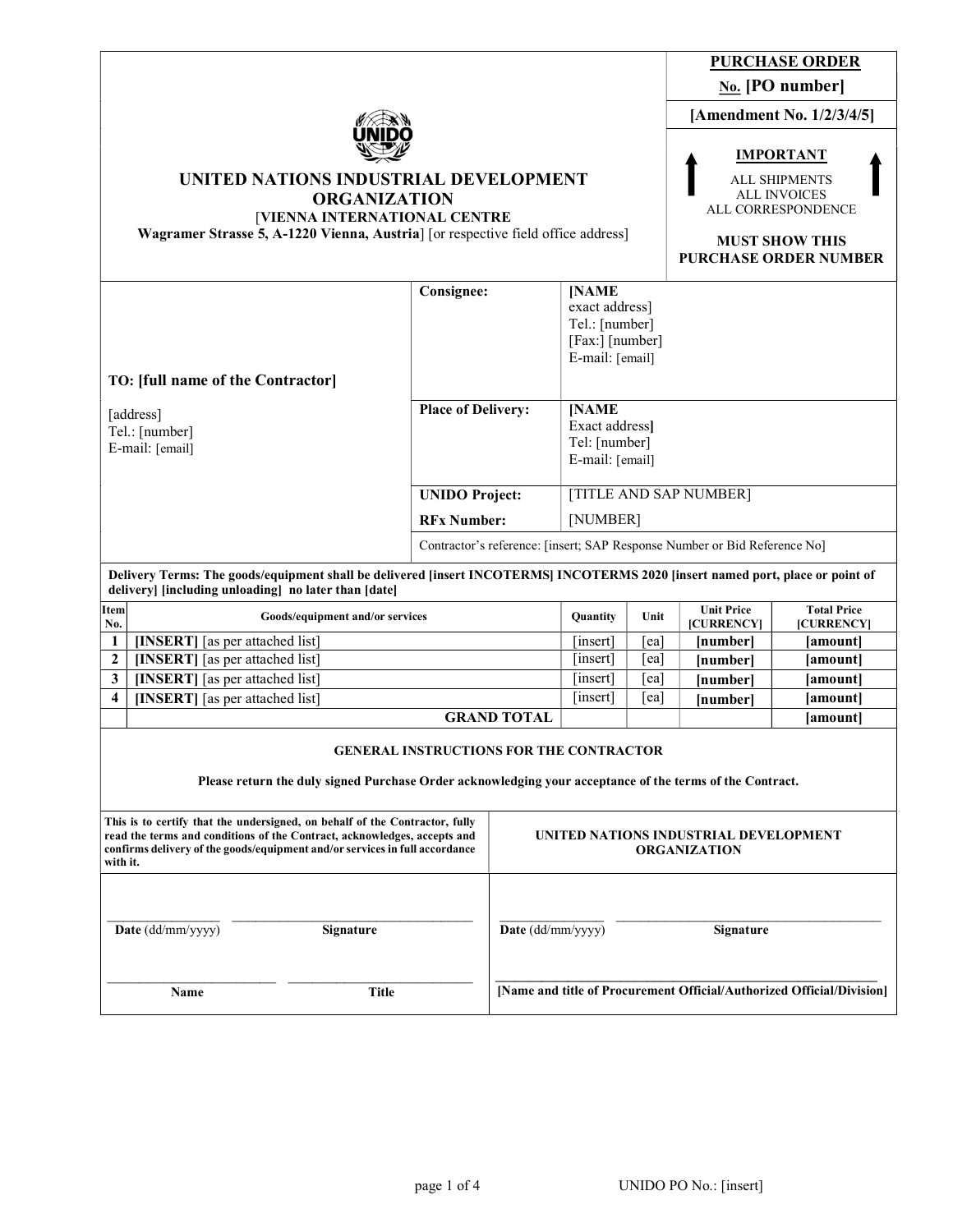# 1. PARTIES

The Contract is entered between the UNITED NATIONS INDUSTRIAL DEVELOPMENT ORGANIZATION, a Specialized Agency of the United Nations, having its headquarters located at Wagramer Strasse 5, A-1220 Vienna, Austria (hereinafter referred to as "UNIDO"), and [NAME OF THE CONTRACTOR], having its principal office located at [Contractor's address] (hereinafter referred to as the "Contractor"). UNIDO and the Contractor are collectively referred to herein as the "Parties", and each individually as a "Party".

## 2. SCOPE

In accordance with the terms and conditions stated herein and in the Annexes hereto, the Contractor shall provide all the goods/equipment (hereinafter referred to as the "Goods") as described in detail in the Technical Specifications dated [day, month, year] (Annex C/B), [as subsequently clarified and/or amended by UNIDO] and the Contractor's bid dated [day, month, year] [and clarified by e-mail(s) dated] (hereinafter [collectively] referred to as the "Bid"), which the Contractor submitted to UNIDO in response to UNIDO's Invitation to Bid No. [insert RFx number ] dated [day, month, year] .The Contractor's said Bid although not attached hereto, is made a part hereof by way of reference.

### 3. CONTRACT DOCUMENTS

This Purchase Order, together with the Annexes attached hereto and referred to below, all of which are incorporated herein and made part hereof, constitute the entire contract between UNIDO and the Contractor for the provision of the Goods (hereinafter referred to as the "Contract"). The Contract supersedes all prior representations, agreements, contracts and proposals, whether written or oral, by and between the Parties with regard to the subject matter. The documents comprising the Contract are complementary to one another, but in case of ambiguities, discrepancies or inconsistencies between or among them, the following order of priority for purposes of application and interpretations shall apply:

- i. This Purchase Order;
- ii. Special Conditions of Contract ("SCC") (Annex A), if applicable;
- iii. General Conditions of Contract ("GCC") (Annex B/A);
- iv. Technical Specifications (Annex C/B)
- v. Performance Guarantee Form (Annex D/C)
- vi. Bank Information Form (Annex E/D/C)
- vii. Bid

## 4. SHIPPING DOCUMENTS

The shipping documents shall consist of the following:

- i. 1 original and 1 copy of Commercial Invoice;
- ii. 1 negotiable and 1 non-negotiable original and 1 copy of Bill of Lading/Airway Bill;
- iii. 1 original and 1 copy of Packing List;
- iv. 1 original and 1 copy of Certificate of Origin;
- v. 1 original and 1 copy of Transportation Insurance Policy, as applicable;
- vi. Copy of the duly signed Purchase Order

The shipping documents shall reach the Consignee ([name, exact address, tel., email]) as soon as possible, but not later than [two] weeks before the arrival of the Goods.

Before sending the originals of the shipping documents, the Contractor shall provide the Consignee with electronic versions of these for verification of completeness and correctness. Upon approval by the Consignee, the Contractor shall send by courier the shipping documents to the Consignee.

Failure to comply with the above may result in a delay of customs clearance. Any resulting storage charges shall be borne by the Contractor.

# 5. PAYMENT

Each payment under the Purchase Order shall be made by UNIDO within thirty (30) days of receipt and acceptance of the related invoice and the documents listed below as follows:

a. [OPTIONAL: Advance Payment of [currency and amount] corresponding to [number] % of the Total Price of the Purchase Order upon receipt by UNIDO of the duly countersigned Purchase Order. The Contractor shall, within one (1) month from the effective date of the Contract, submit to UNIDO a performance guarantee issued by an accredited bank or insurance company acceptable to UNIDO, for the initial amount of [CURRENCY AMOUNT]. The performance guarantee shall secure proper and faithful performance by the Contractor of its obligations under the Contract. The guarantee will become effective on the date when the [initial/final] payment made by UNIDO is received into the Contractor's bank account and shall remain in full force and effect until the date calculated as the date of the